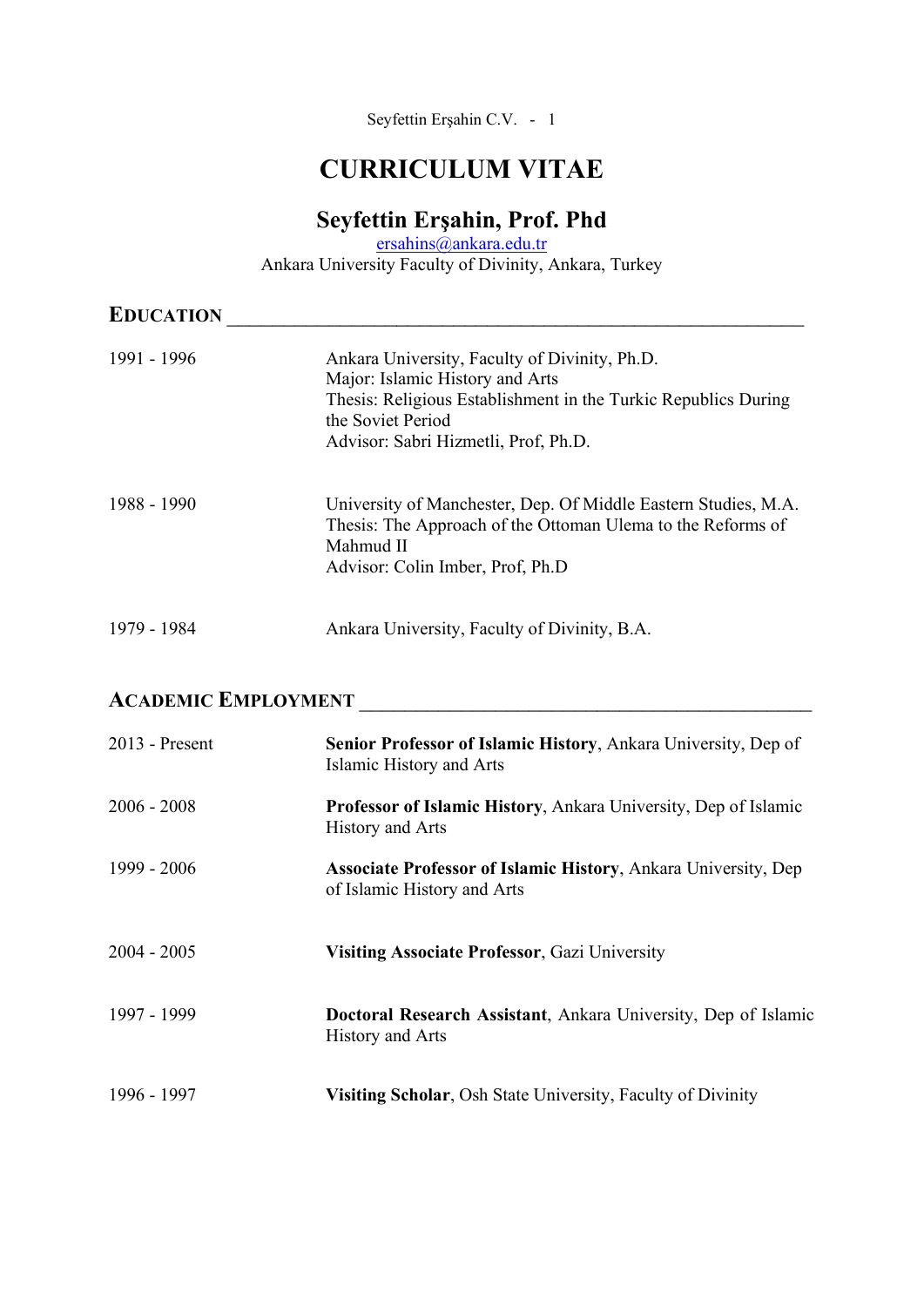Seyfettin Erşahin C.V. - 2

1992 - 1996 **Research Assistant**, Ankara University, Dep of Islamic History and Arts

#### **EMPLOYMENT**

| 2008 - 2012 | <b>Councilor of Religious Affairs at the Turkish Embassy in</b><br><b>London, United Kingdom</b> |
|-------------|--------------------------------------------------------------------------------------------------|
| 1978 - 1992 | Civil Servant, Dep of Religious Affairs                                                          |

#### PUBLICATIONS

#### *BOOKS*

- Türkistan'da İslam ve Müslümanlar (Sovyet Dönemi), Ankara, 1999, 482 s, İlahiyat Vakfı yay.
- Kırgızlar ve İslamiyet, Göçebe Bir Türk Boyunun İslamlaşma Tarihi Üzerine Bir Deneme, Ankara, 1999, SEK yay.
- Buhara'da Cedidcilik-Eğitim Reformu Münazara ve Hind Seyyahının Kıssası, Ankara, 2000, Kültür Bakanlığı yay.
- Akkoyunlular, Siyasal, Kültürel, Ekonomik ve Sosyal Tarih, Ankara, 2002, Bizim Büro yay.
- İslam Medeniyeti Tarihi, Ankara, 2006, TDV yay.
- İngiliz ve Alman Oryantalistlerin Hz. Muhammed Tasavvuru, Nobel yay. Ankara 2011.
- İngiltere'de Din Diyanet Hizmetleri Üzerine, Ankara, 2012.
- İslam Tarihini Anlama Klavuzu, OTTO yay, Ankara, 2017.
- İki Cihan Devleti Arasında Hz. Muhammed, OTTO yay, Ankara, 2017.
- Rusya İmparatorluğunda Müslümanlar Çoban Yıldızı, Ankara, 2015.
- İslam Akidesi, Ankara, 2018.
- Türkistan Ulemasının İslam Medeniyetindeki Yeri, İstanbul, 2019.
- Müslüman Azınlıkların Yargı Çıkmazı, Ankara, 2019.

#### *KEY PUBLISHED ARTICLES*

- The Muslim World April 1, 2008, "Ottoman Foundation of the Turkish Republic's Diyanet: Ziya Gokalp's Diyanet Ishlari Nazârati"
- American Journal of Islamic Social Sciences April 1, 2006, "Westernization, Mahmud II and the Islamic Virtue Tradition"
- Journal of Religious Culture January 1, 2005, "Islamic Support on the Westernization Policy in the Ottoman Empire: Making Mahmud II a Reformer Caliph-Sultan by Islamic Virtue Tradition"
- Hamdard Islamicus January 1, 2005, "The Official Interpretation of Islam under the Soviet Regime: A Base for Understanding of Contemporary Central Asian Islam"